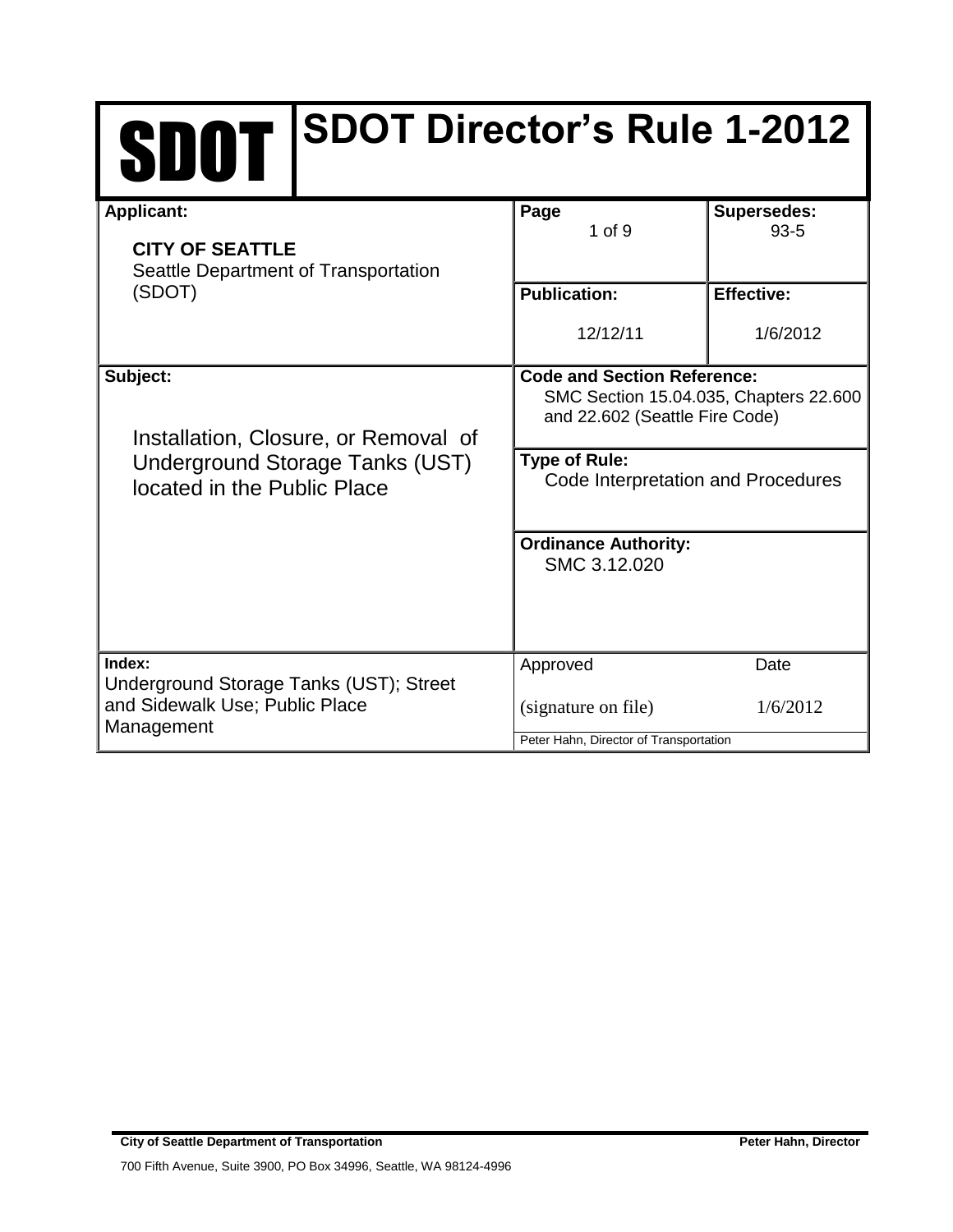#### **TABLE OF CONTENTS**

| 1.0 | <b>REFERENCES</b>                            | 3 |
|-----|----------------------------------------------|---|
| 2.0 | PURPOSE AND AUTHORITY                        | 3 |
| 3.0 | <b>DEFINITIONS</b>                           | 3 |
| 4.0 | <b>UST REQUIREMENTS</b>                      | 5 |
| 5.0 | PERMIT PROCEDURES                            | 7 |
| 6.0 | <b>OWNER AND PERMITTEE RESPONSIBILITIES</b>  | 8 |
| 7.0 | <b>REQUEST FOR REVIEW OR RECONSIDERATION</b> | 9 |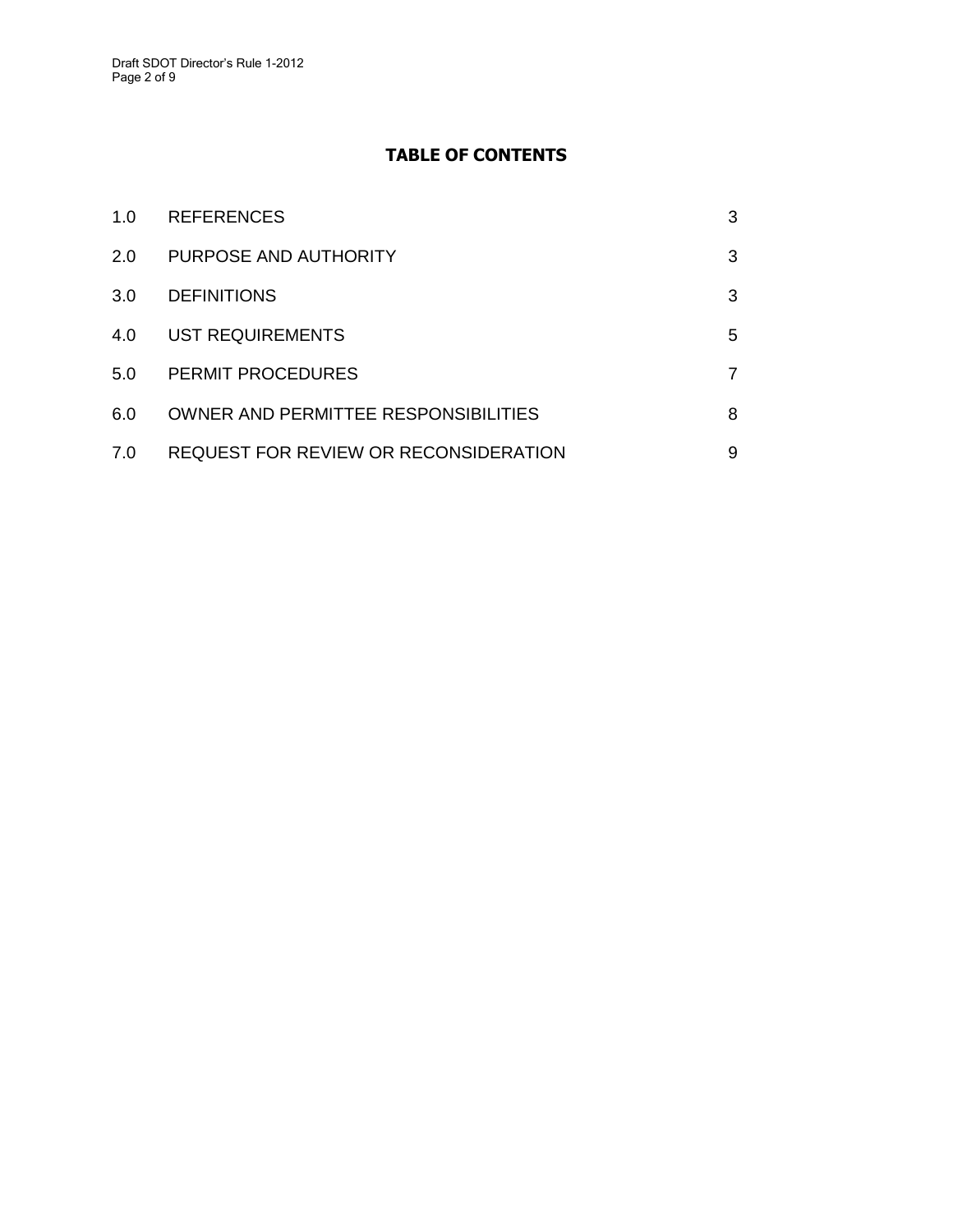### **1.0 References**

- 1.1 Seattle Municipal Code (SMC) Title 15 (Street and Sidewalk Use Code)
- 1.2 SMC Chapters 22.600 and 22.602 (Seattle Fire Code)
- 1.3 Washington Administrative Code (WAC) Chapters 173.340 (Model Toxics Control Act) and 173.360 (Underground Storage Tank Regulations)
- 1.4 Revised Code of Washington (RCW) Chapter 70.105 (Hazardous Waste Management) and Section 70.105.010

# **2.0 Purpose and Authority**

- 2.1 The Seattle Department of Transportation (SDOT) manages Seattle's public transportation system. SDOT's Street Use Division is responsible for administering public place permit processes including permits issued for installing, decommissioning, maintaining, operating, closing, or removing underground storage tanks (USTs) in the public place as established in SMC Chapter 15.04.
- 2.2 As part of an UST-related Street Use permit review, SDOT Street Use Division requires the UST owner obtain the appropriate permits, notifications, and reviews by the SDOT, Seattle Fire Department (SFD) and the Washington State Department of Ecology (Ecology) in order to protect the health, safety, and welfare of the public and the environment.
- 2.3 This Rule is adopted under SMC Section 3.12.020. It interprets SMC Chapter 15.04, and specifically SMC Sections 15.04.025, 15.04.030, and 15.04.035 in regards to processing and reviewing permit applications for USTs in the public place. This Rule is useful for the conduct of SDOT's business.

## **3.0 Definitions**

- 3.1 **"Abandoned"** means an UST that is left in place and is not active or closed in place. For USTs not regulated under WAC 173-360, an UST not used for more than one year will be considered abandoned.
- 3.2 **"Active"** means an UST in operation and use or an UST that has been temporarily closed in accordance with WAC 173-360.
- 3.3 **"Benefitted property"** means the property the UST currently or historically served in any manner.
- 3.4 **"Closure or close in place"** means the act of properly leaving an UST within the public place in accordance with WAC 173-360, where applicable; and with other requirements, including but not limited to applicable provisions of the City Code, and Directors' Rules and Regulations.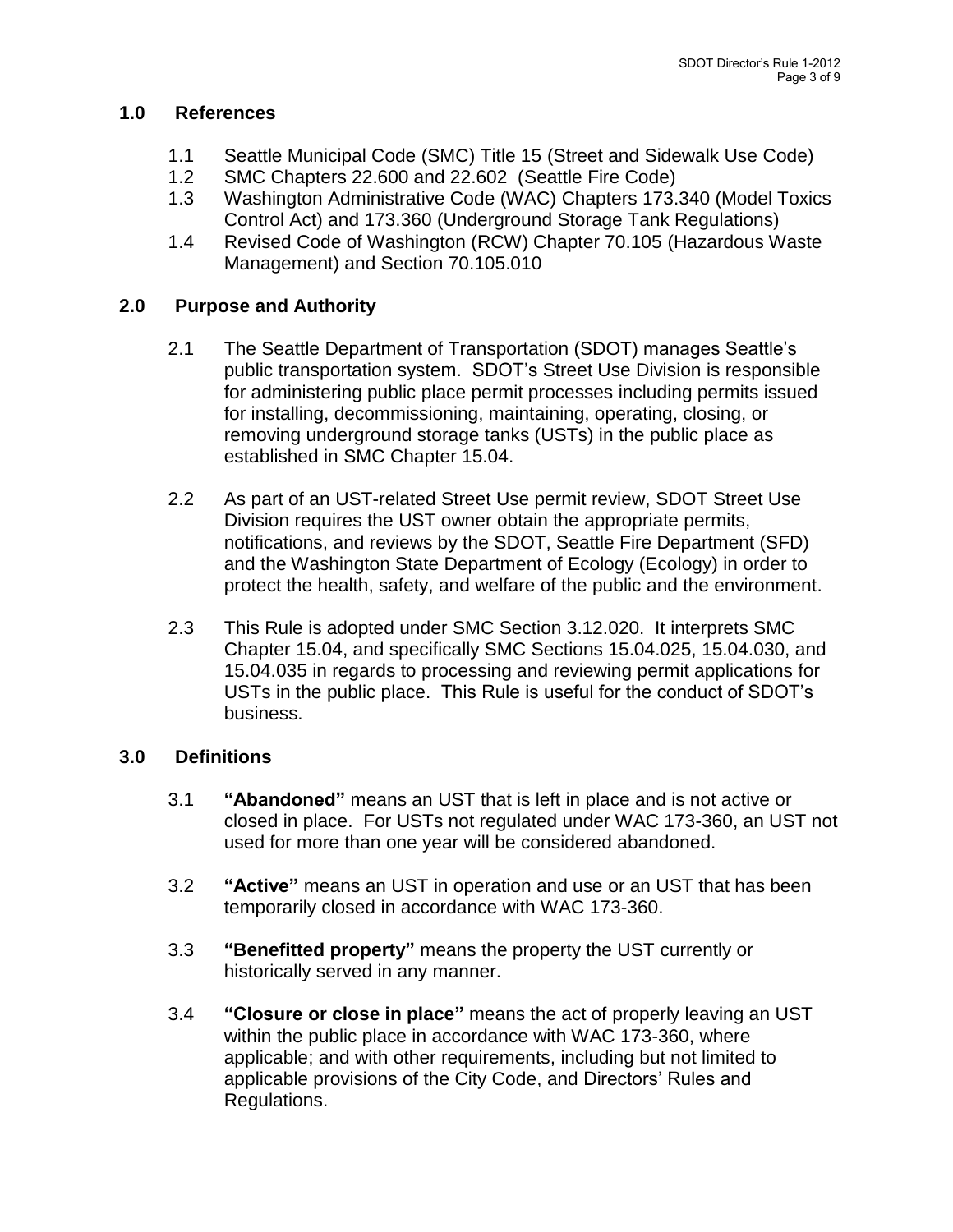- 3.5 **"Contamination"** means the deposit, absorption, or adsorption of any hazardous substance that does not occur naturally or occurs at greater than natural background levels.
- 3.6 **"Environmental Law"** means any environmentally related local, state or federal law or regulation, ordinance or order, now or hereafter amended including, but not limited to: the Federal Clean Air Act; the Federal Clean Water Act; the Federal Safe Drinking Water Act; the Federal Comprehensive Environmental Response Compensation and Liability Act, as amended by the Superfund Amendments and Reauthorization Act of 1986; the Federal Resource Conservation and Recovery Act, as amended by the Solid and Hazardous Waste Amendments of 1984; the Federal Occupational Safety and Health Act; the Federal Emergency Planning and Right-to-Know Act of 1986; the Federal Hazardous Materials Transportation Control Act of 1980; the Federal Waste Management Recovery and Recycling Act; the Federal Toxic Substances Control Act; the Washington Hazardous Waste Management Act; Washington Model Toxics Control Act; the Washington Water Pollution Control Act; the Washington Underground Petroleum Storage Tanks Act; the Washington Industrial Safety and Health Act; the Washington Worker and Community Right to Know Act; the Washington Oil and Hazardous Substance Spill Prevention and Response Act; and any regulations promulgated thereunder from time to time.
- 3.7 **"Hazardous substance"** means any substance, or substance containing any component, now or hereafter designated as a hazardous, dangerous, toxic or harmful substance, material or waste, subject to regulation under any Environmental Law. The term hazardous substance does not include any of the following when contained in an UST from which there is not a release: crude oil or any fraction thereof or petroleum, provided that the UST is in compliance with all applicable federal, state, and local law.
- 3.8 **"Installation"** means to place in position or connect for service a new UST in the public place.
- 3.9 **"Owner"** means the individuals or entities; or their lessee, sublessee, tenant and subtenant, assignees, heirs, executors, administrators, or successors in interest; that have an ownership interest in the property benefitted by the UST or are responsible for an UST in the public place.
- 3.10 **"Permittee"** means a person or entity that has received a Street Use permit to use the public place.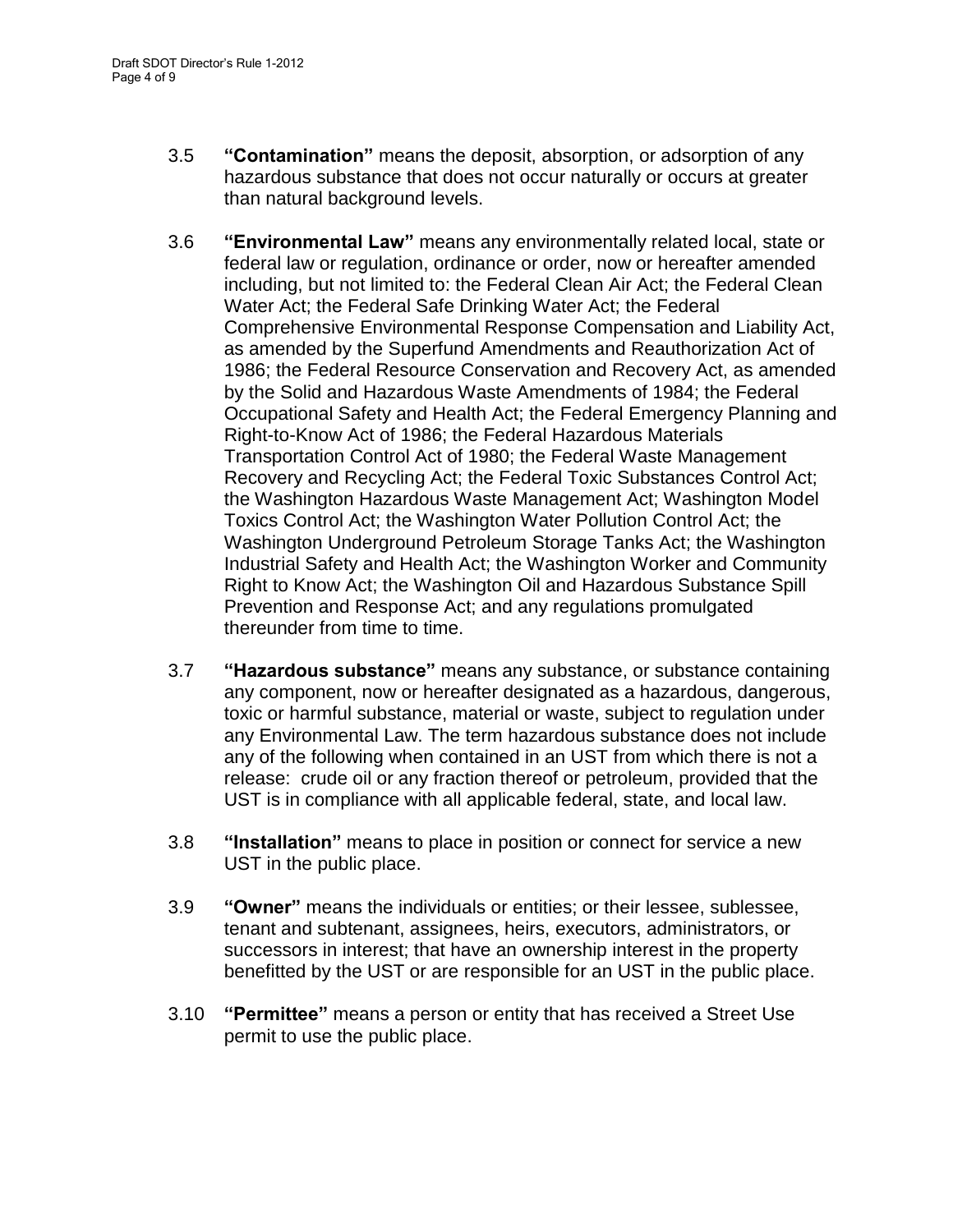- 3.11 **"Public place"** means and includes streets, avenues, ways, boulevards, drives, places, alleys, sidewalks, and planting strips, squares, triangles, plazas, and right-of-way for public use and the space above or beneath its surface, whether or not opened or improved.
- 3.12 **"Removal or Removed"** means to remove the UST and any related contamination from the public place in accordance with WAC 173-360, if applicable, and with all other laws and requirements, including but not limited to applicable provisions of the City Code, Directors' Rules and Regulations.
- 3.13 **"Street Use Permit"** means a permit issued as provided for in SMC Chapter 15.04 by the SDOT Street Use division for any work in or use of the public place; including but not limited to installing, removing, decommissioning, closing, maintaining, or operating an UST and for restoring the associated public place occupied by the UST.
- 3.14 **"Underground Storage Tank (UST)"** means a tank, including USTs exempt from Ecology or SFD regulations, and any piping, pumps, containment system, and other ancillary equipment connected to or associated with the tank, that may be used to contain regulated substances, such as petroleum or other hazardous substances. USTs do not include tanks associated with stormwater and wastewater systems or electrical vaults.

#### **4.0 UST Requirements**

- 4.1 An UST may not be abandoned in the public place and shall be either removed or closed in place according to the conditions of a Street Use permit and according to all applicable laws, including the requirements of the Seattle Fire Code and WAC 173-360. SDOT will determine whether an UST may be removed or allowed to be closed in place in the public place, and SDOT will, if applicable, determine the required extent of contamination clean-up and restoration.
- 4.2 Based on SDOT's discretion to regulate the use of public places and the criteria of SMC subsection 15.04.035.B to consider environment and public health impacts when evaluating Street Use permit applications, SDOT will not ordinarily allow existing USTs to be replaced or new USTs in the public place. Exceptions may only be allowed based on unique circumstances and approval by the SDOT Director.
- 4.3 All Street Use permits are wholly of a temporary nature, vest no permanent rights, and may be revoked with 30-days notice from the SDOT Director according to SMC Section 15.04070. SDOT may revoke an UST Street Use permit and require the UST be removed and the public place restored, including but not limited to the following scenarios: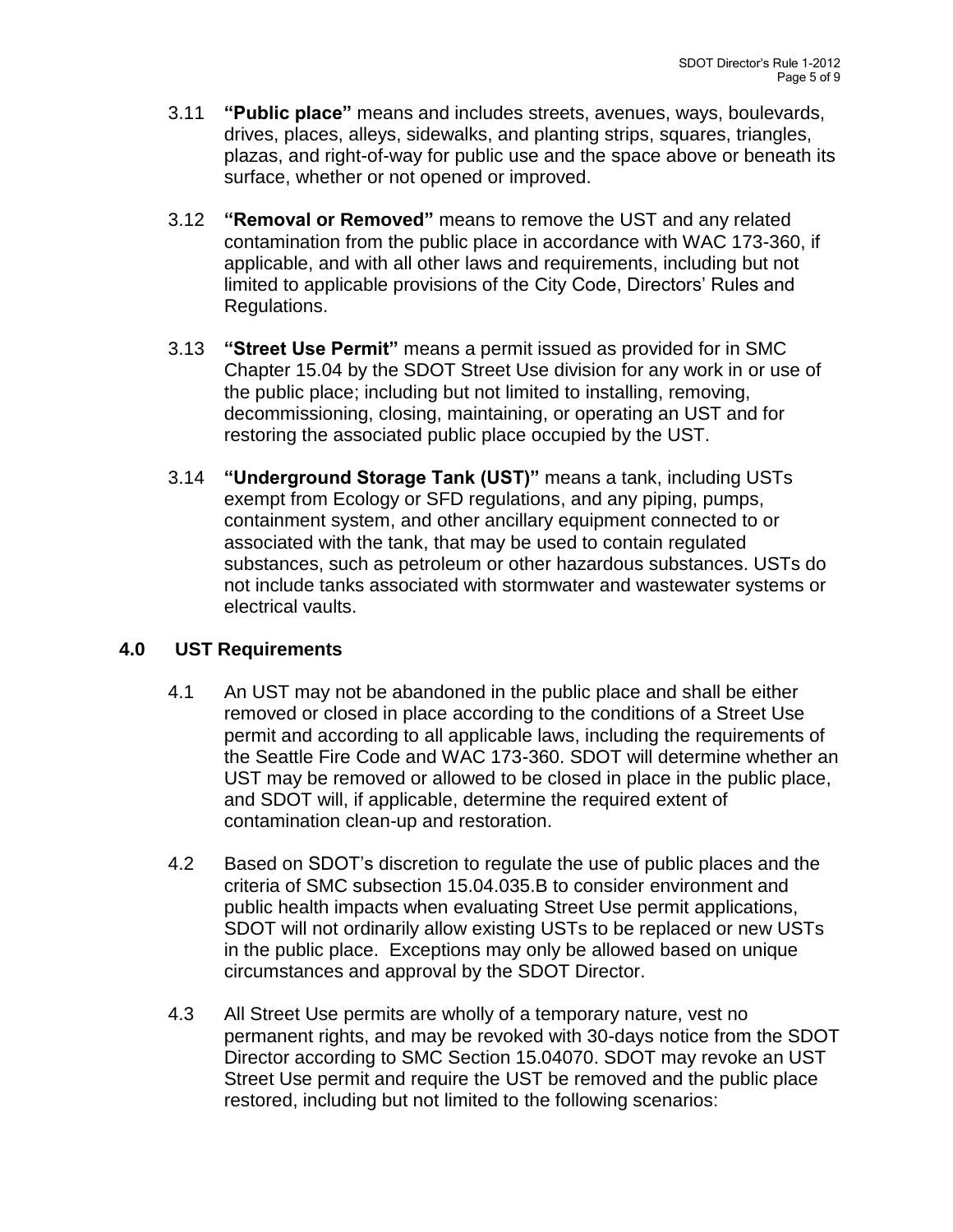- 4.3.1 The UST is the source of a hazardous substance release and contamination including any spilling, leaking, emitting, discharging, escaping, leaching, or disposing from an UST to groundwater, surface water, sediments, or soils;
- 4.3.2 The SDOT Director directs the Owner to remove the UST and restore the public place;
- 4.3.3 An adjacent property development requiring a Street Improvement permit through the Master Use Permit process requires removing the UST ;
- 4.3.4 UST does not comply with SMC Chapter 15.04 or Street Use permit conditions; or
- 4.3.5 The UST is proposed to be replaced or upgraded.
- 4.4 All UST Owners or owners of Benefitted Property, at the discretion of the SDOT Director, shall be required to:
	- (1) maintain an active UST in compliance with all applicable laws;

(2) close the UST in place in compliance with all applicable laws; or (3) remove the UST and restore the public place in compliance with all applicable laws.

- 4.4.1 The owner of any Benefitted Property must produce an active UST permit or a recorded indemnity agreement recorded with King County upon request by SDOT. It shall not be presumed that an existing UST has been permitted or properly installed or maintained without the Owner producing permit and indemnification agreement documents.
- 4.4.2 The owner of the Benefitted Property is presumed to have benefitted from the UST, unless the owner can prove by a preponderance of evidence that they purchased the property benefitted by the UST without actual or constructive knowledge of the UST existing.
- 4.5 All UST Owners shall apply for and obtain a Street Use permit from SDOT to perform any work in the public place, including but not limited to: filling the UST, conducting environmental testing; and excavating, backfilling, and restoring the public place when removing or closing in place the UST.
- 4.6 Soil or groundwater tests and other reports may be required to be submitted at the discretion of the SDOT Director as part of the review or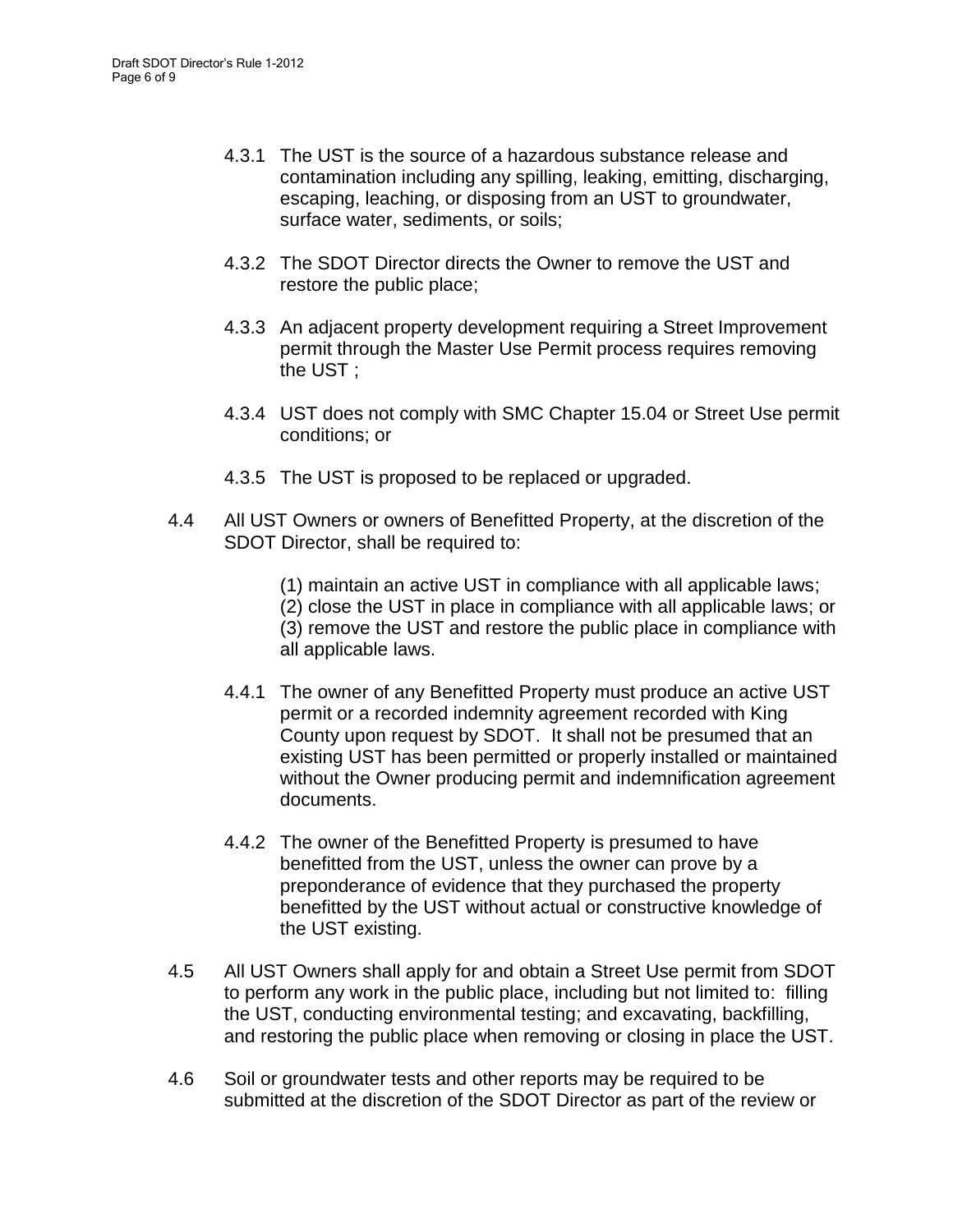renewal of a Street Use permit, or if there is reason to believe that an UST is the source of contamination.

- 4.7 Existing permitted active USTs shall be subject to new best management practice conditions as part of their Street Use permit renewal.
- 4.8 Existing unpermitted active, abandoned, or closed-in-place USTs shall comply with this rule.

#### **5.0 UST Street Use Permit Procedures**

- 5.1 In order to maintain an active UST, the Permittee or successive Owner shall:
	- 5.1.1 Obtain and comply with: the conditions of an Annual Street Use permit for an active UST (use code 21), including bond, insurance, and indemnity conditions; and with all applicable laws, including SMC Chapter 15.04. Any indemnity agreement required under SMC Section 15.04.060 shall remain and run with the land until: the UST has been completely removed according to WAC 173.340 and 173.360 requirements and the public place restored.
- 5.2 In order to close an UST in place the Permittee or Owner shall:
	- 5.2.1 Apply to Street Use to close the UST in place. A Street Use permit application to close the UST in place shall include the following:
		- A site plan identifying the location of the USTs;
		- **Ecology required proof of notification and reports;**
		- A SFD permit;
		- Results of any soil or groundwater testing; and
		- Other submittals that may be determined by SDOT.
	- 5.2.2 If SDOT approves closing a UST in place, the Permittee or Owner shall:
		- 5.2.2.1 Obtain and comply with: the conditions of an Annual Street Use permit for a closed UST (use code 21B), that may include bond and indemnity conditions; and all applicable laws, including SMC Chapter 15.04. Any indemnity agreement required under SMC Section15.04.060 shall remain and run with the land until the UST has been completely removed according to WAC 173.340 and 173.360 requirements and the public place restored.
	- 5.2.3 If SDOT does not approve the Street Use permit application to close the UST in place, the UST shall be removed according to the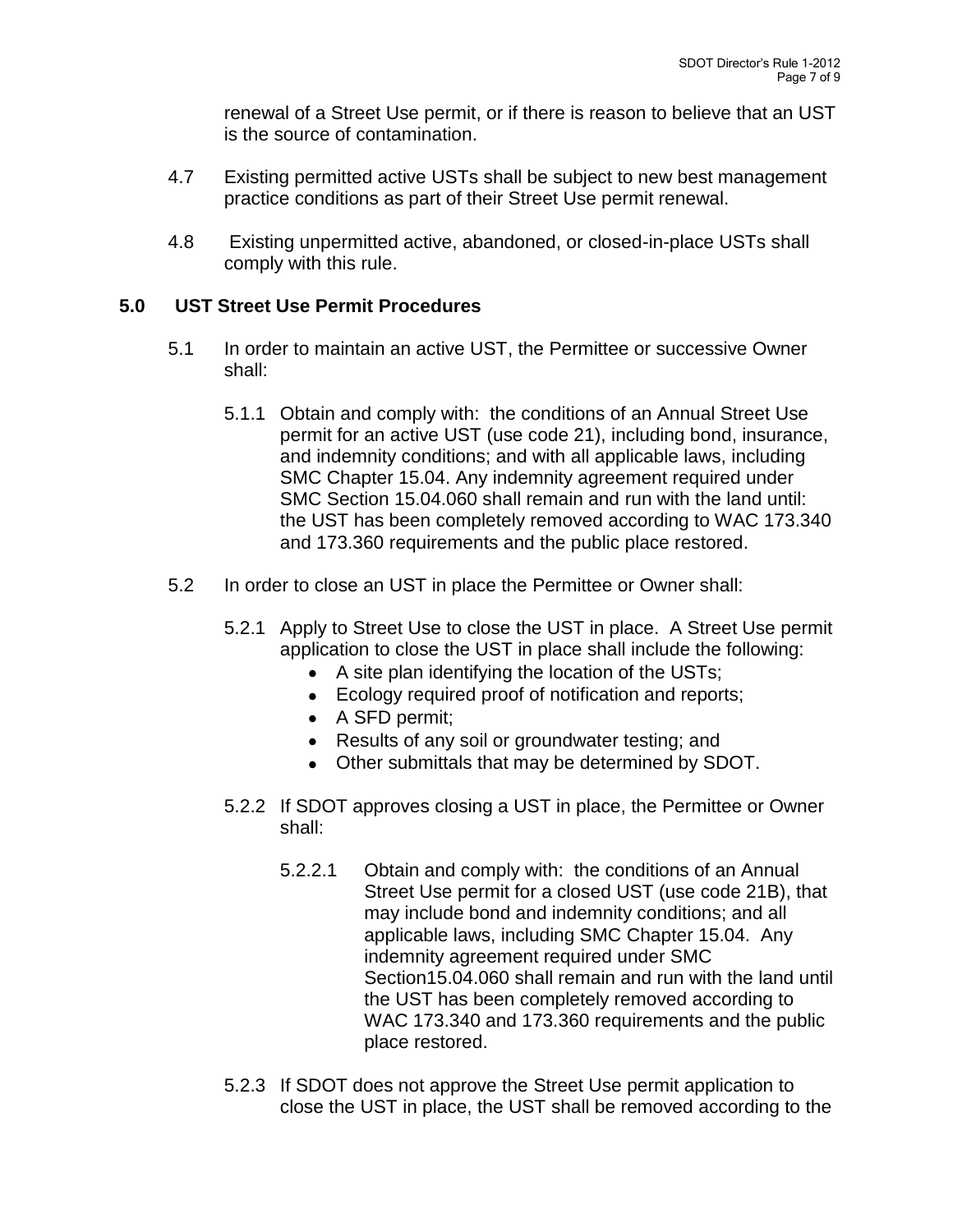requirements of Section 5.3 of this rule and the public place shall be restored.

- 5.3 In order to remove the UST the Permittee or Owner shall:
	- 5.3.1 Apply for a Street Use permit application to remove an UST and restore the public place as conditioned in the permit. The application shall include the following:
		- A site plan identifying the location of the USTs;
		- Ecology required proof of notification and reports;
		- A SFD permit:
		- A public place restoration plan;
		- Results of any soil or groundwater testing; and
		- Other submittals that may be determined by SDOT.
	- 5.3.2 The existing Annual Street Use permit shall not be closed and the bond and the indemnification agreement shall not be released until: all required permits have been obtained and verified according to WAC 173.340 and 173.360 requirements and the public place is restored after the UST has been removed.
- 5.4 Noncompliance with this rule may result in the SDOT Director requiring the UST be removed.

#### **6.0 Owner and Permittee Responsibilities**

- 6.1 The UST Owner and Permittee shall:
	- 6.1.1 Obtain permits from SDOT Street Use, SFD, and Ecology to closein-place or remove the UST prior to starting any work in the public place. Additional Department of Planning and Development permits may be required if any portion of the UST is located on private property;
	- 6.1.2 Comply with all Federal, State, and local regulations and permit requirements;
	- 6.1.3 Comply with the City's adopted rules, specifications, best management practices, and permit conditions;
	- 6.1.4 Notify SDOT in writing within one week of finding any contamination in the public place;
	- 6.1.5 Comply with any SDOT-required contamination remediation and obtain all required permits; and